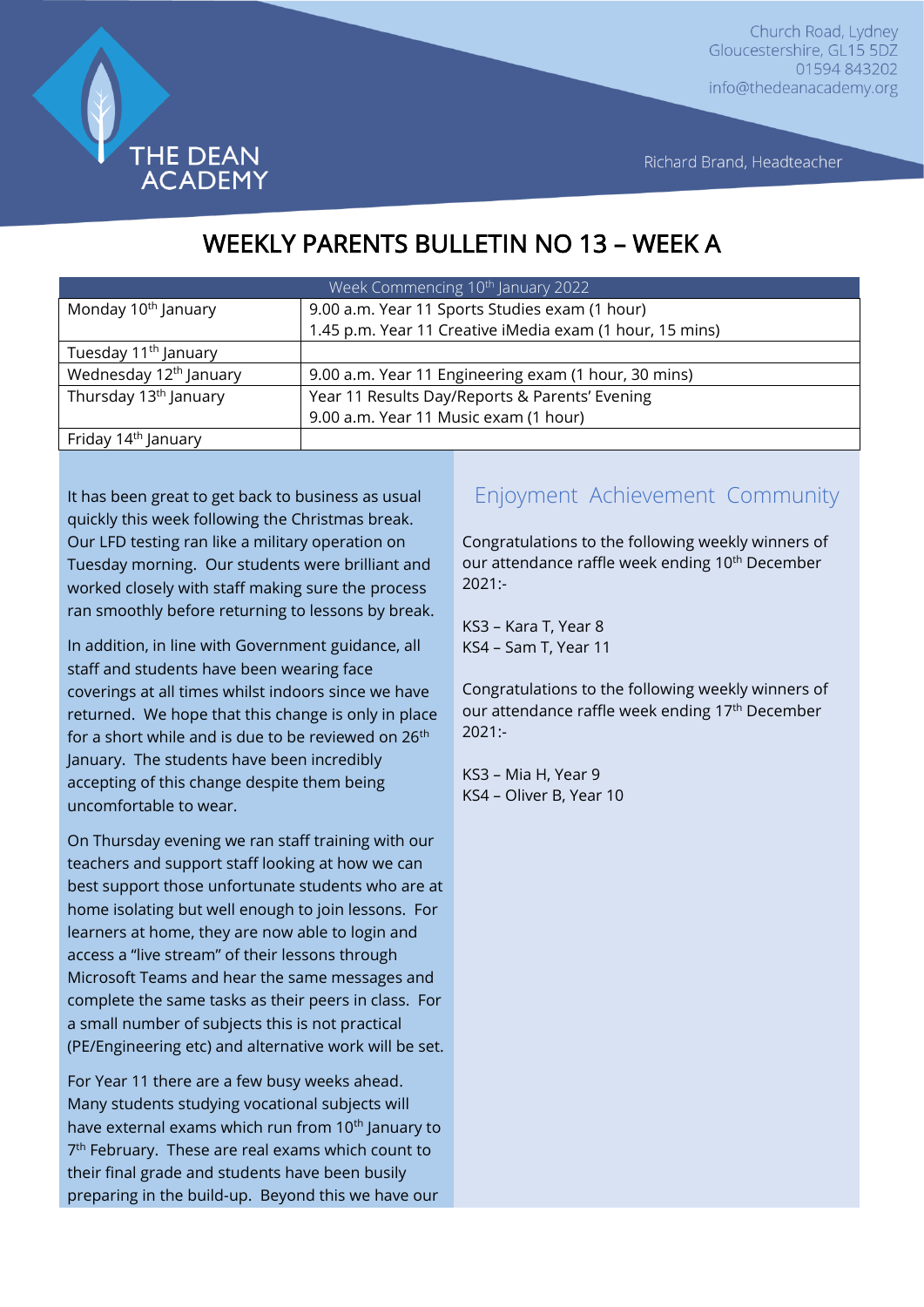

Richard Brand, Headteacher

Year 11 Parents Evening on Thursday 13<sup>th</sup> January where parents, teachers and students will have the chance to discuss results from the first set of mock exams which were sat in December.

Future Date: Year 10 Parents' Evening – Thursday 20th January 2022 4.30 – 7.30 p.m.

Richard Brand Headteacher

@thedeanacademyofficial

@thedeanacademyofficial @TheDeanAcademy

| I |  |
|---|--|
| I |  |
|   |  |

### LAST YEAR'S YEAR 11 EXAMINATION CERTIFICATES

If you have a son/daughter who left last year their examination certificates are now ready for collection from the school reception between 9.15 a.m. – 4.00 p.m. Monday to Friday.

# CHANGE OF SCHOOL BUS PROVIDER

Students will have noticed this week that the route from Soudley/Blakeney which used to be run by Crystal Travel has been taken over by Willetts Coaches. They will now be running this service, and all pick up points and times remain the same.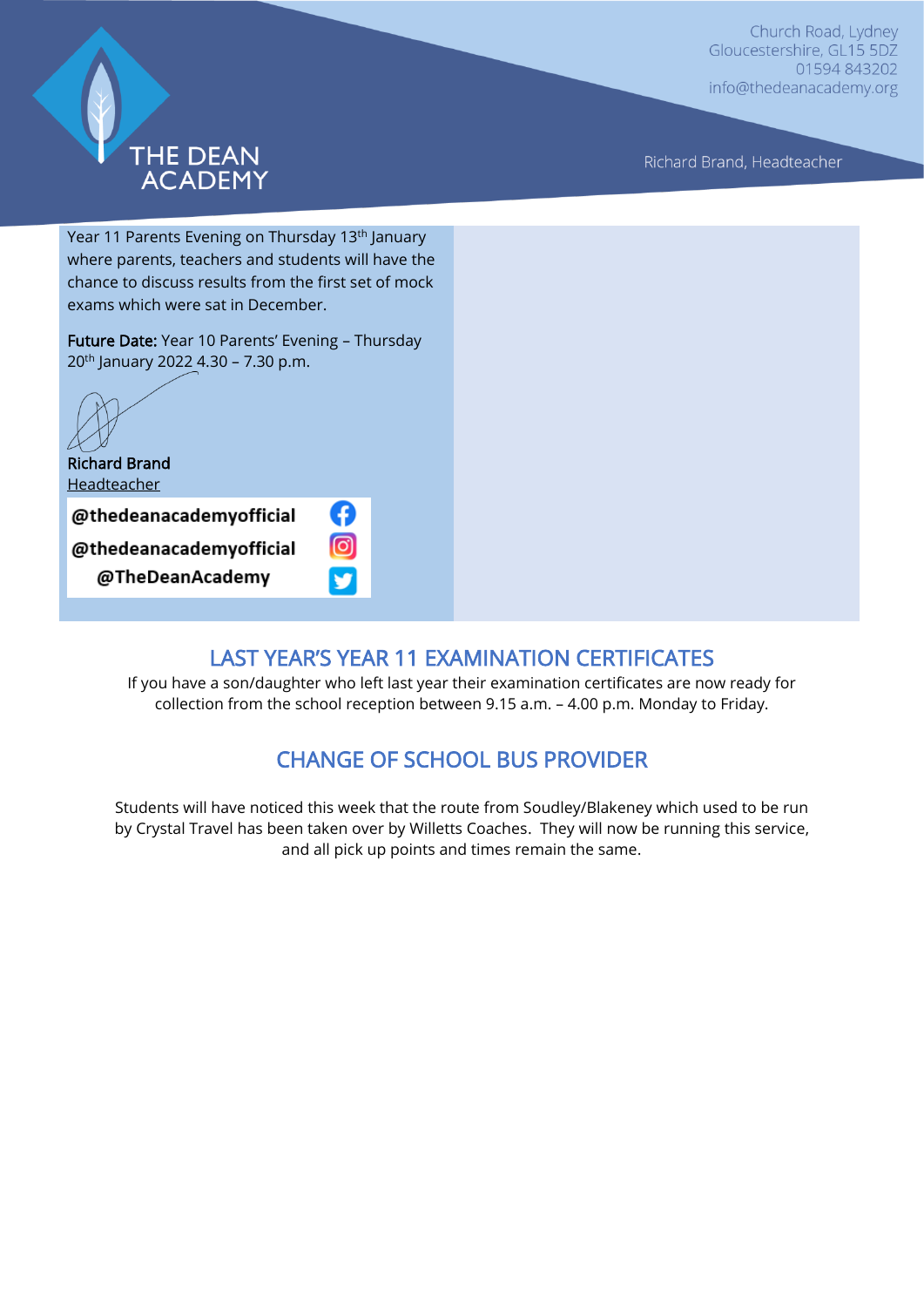

Richard Brand, Headteacher

#### **CAREERS**

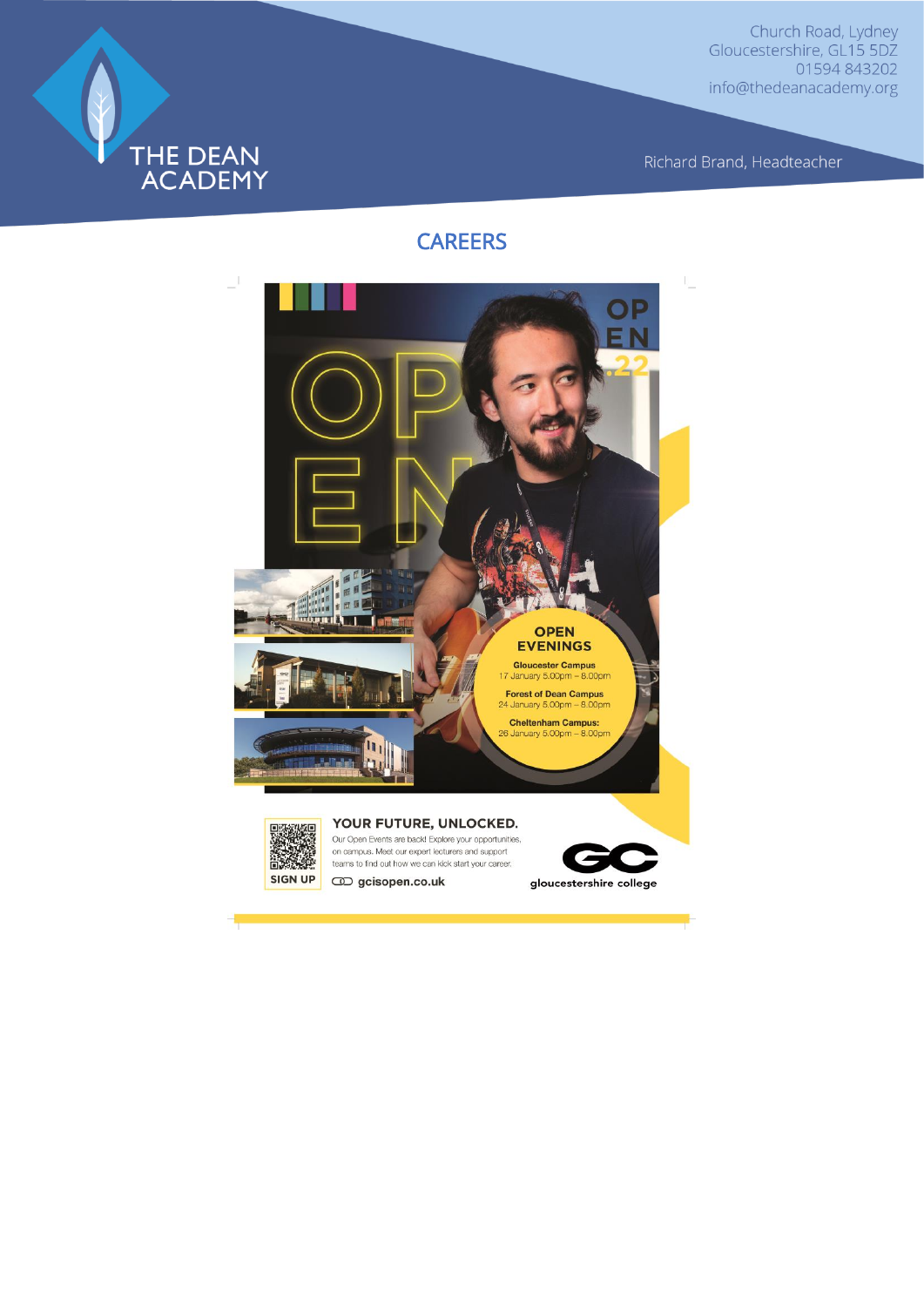

Richard Brand, Headteacher



#### FOOD TECHNOLOGY

#### Lovely curries by Year 9 (Mrs Sayers)

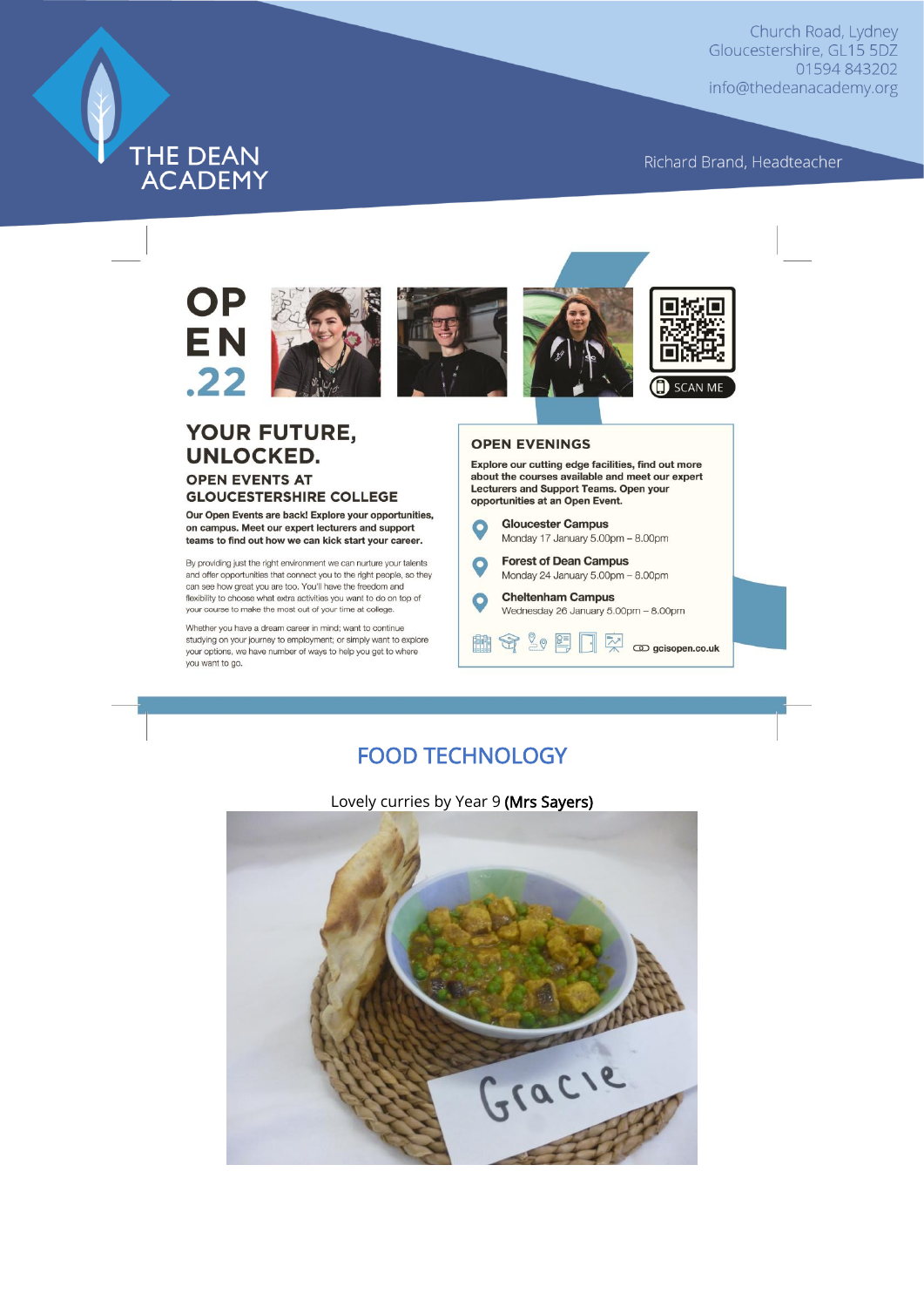

Richard Brand, Headteacher



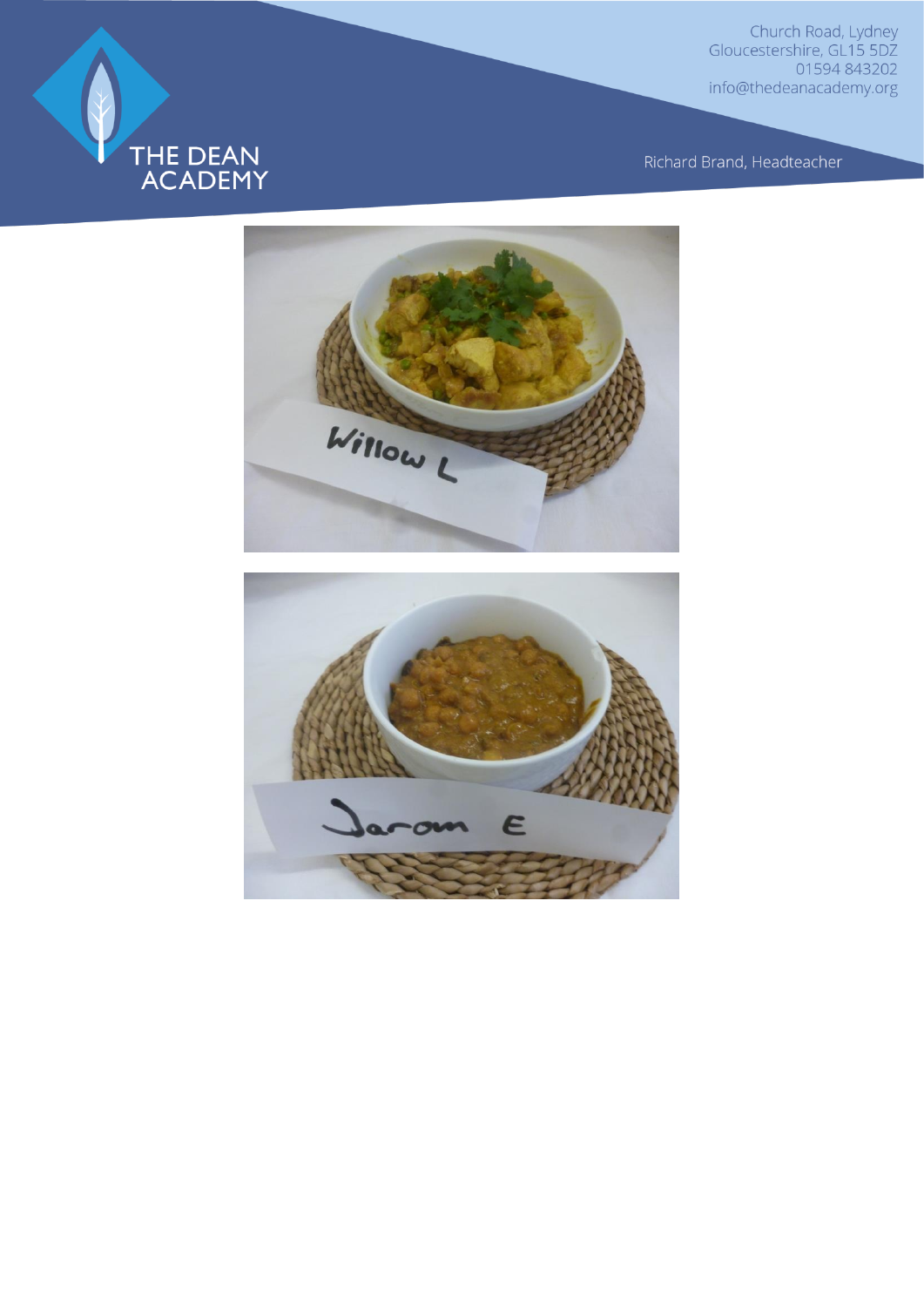

Richard Brand, Headteacher



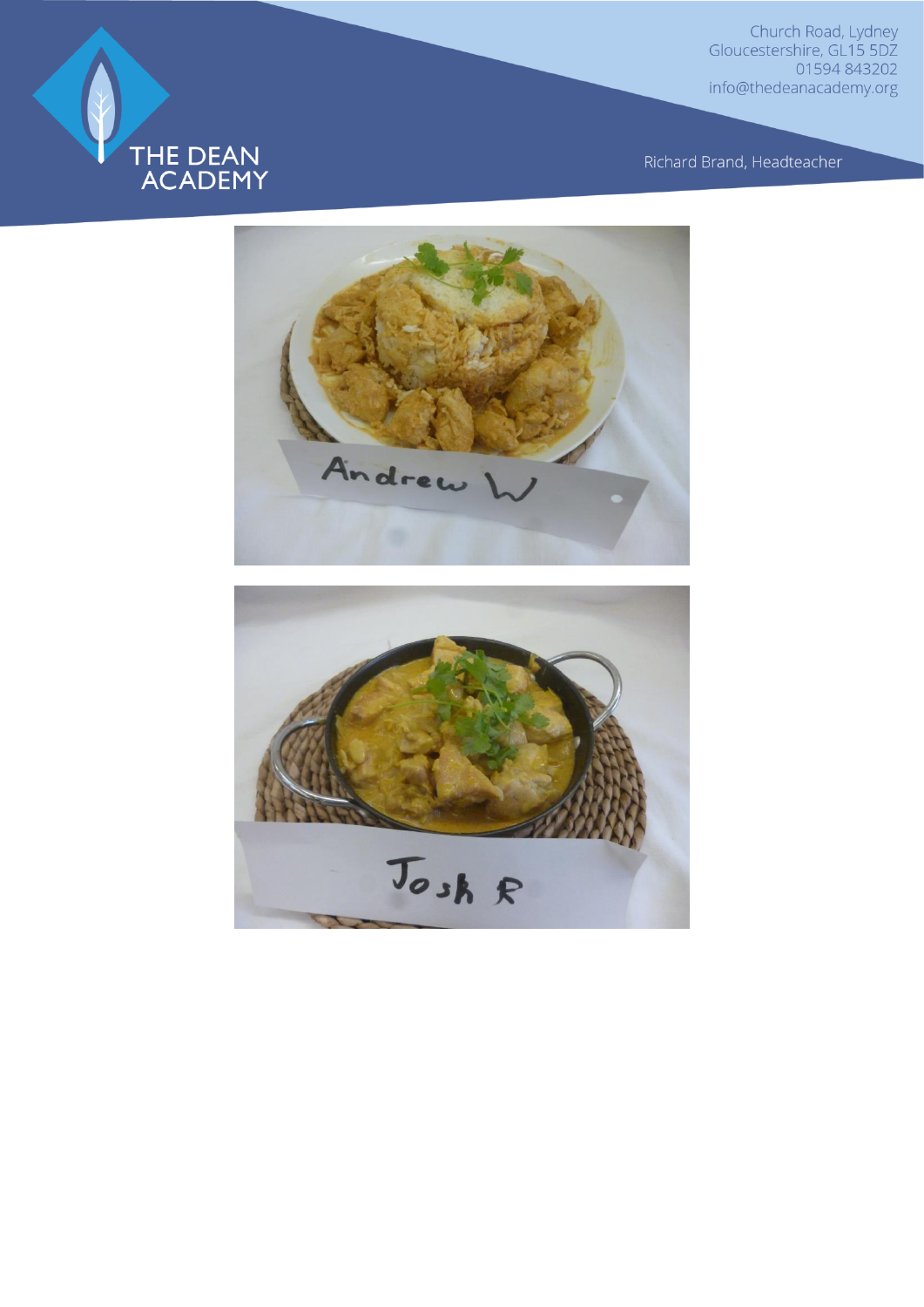

Richard Brand, Headteacher



Fab Fruit Salads – Year 7 students have been demonstrating their excellent knife skills. Well done! (Mrs Gittins-Jones)

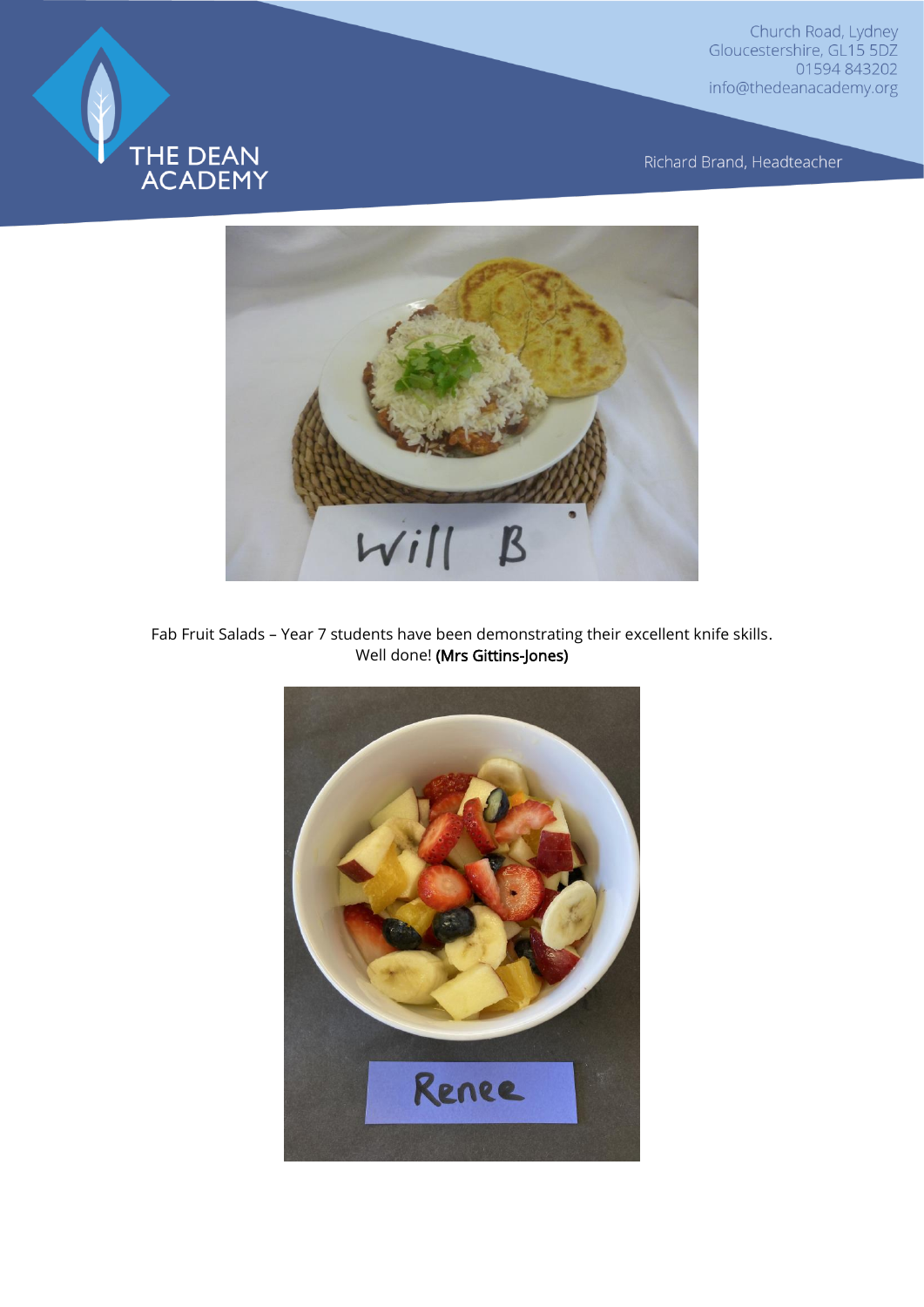

Richard Brand, Headteacher